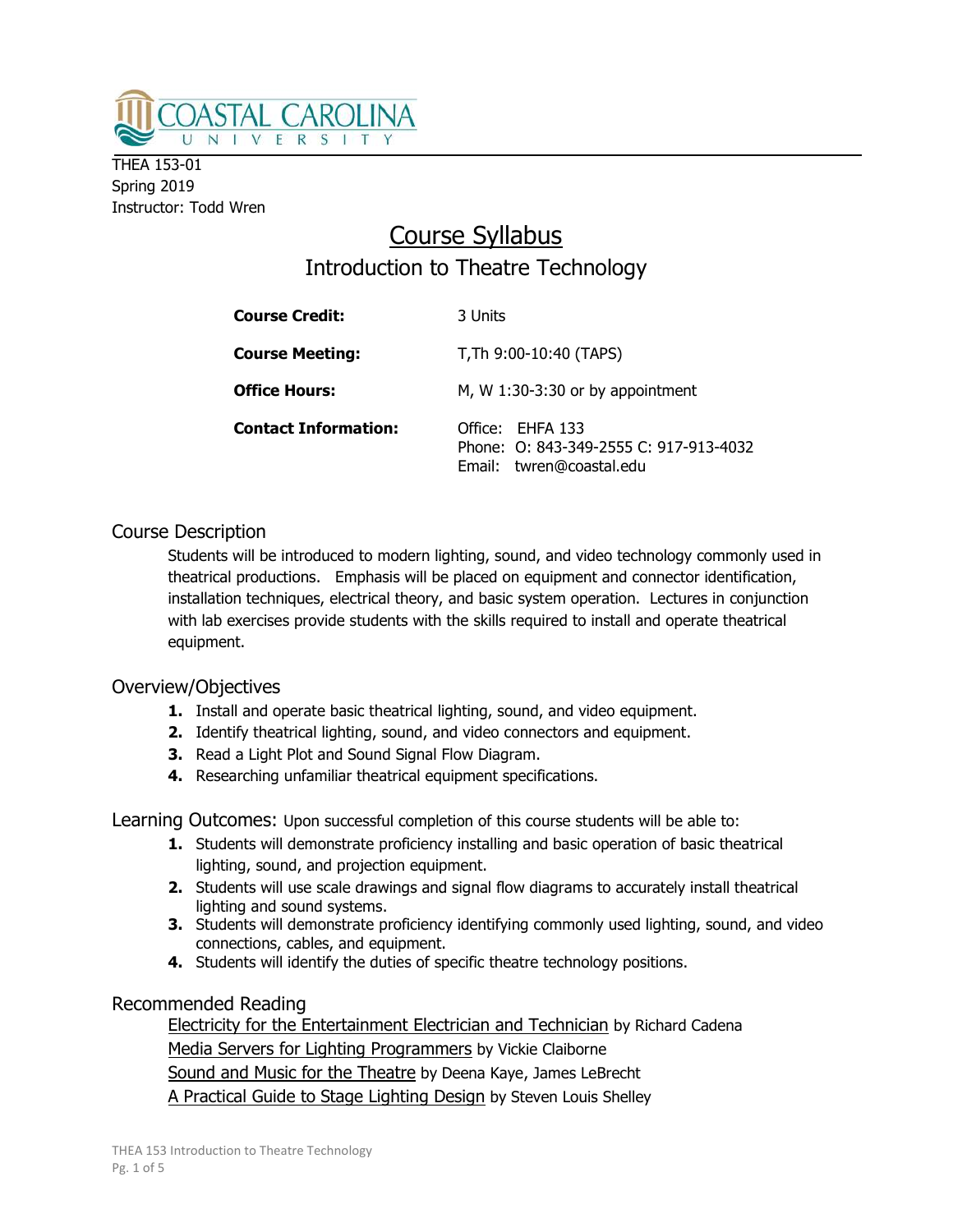## **Organization**

Class will be divided into four parts.

- 1) Classroom Lecture: Classroom discussions of theatre technology principles and applications. Respectful class discussion is essential. Participation in this class should offer a safe and stimulating environment for students to hone their spoken communication skills, and students will be evaluated on both the quality and quantity of their participation. At times, information shared in the class may be of a confidential nature. Students are expected to respect this confidence.
- 2) Classroom Lab: Assignments will be completed during scheduled class times in the classroom and various campus performance venues. Lab projects provide an opportunity for students to apply theories from the lectures to practical exercises.
- 3) Out of Class Assignments: Written and practical assignments will be given to be completed outside of scheduled class meetings.
- 4) Technical Lab: Students will work 20 hours, outside of class times, as crew members for lighting, sound, and projection for installation and strikes. Students may earn 15 Technical Lab hours by serving as a Sound, Lighting, or Video PROGRAMMER for a departmental production. These positions fill quickly and should be requested ASAP.

## Appropriate Clothing

Appropriate clothing as described below is to be wore to class every day and to all work calls. Failure to wear proper clothing will prohibit the student from participating in lab work and result in missed quizzes, assignments, and lab hours.

- TAPS can be hot or cold, depending on the day. Please be prepared.
- No dangling clothing, scarves, sashes, obi's, etc.
- Long hair MUST be tied back. Bring a scrunchy.
- No Open-toed shoes or high heels. Work shoes or sneakers are perfect.
- Skirts are discouraged. You may be working on ladders, scaffolds, or catwalks.
- You MUST have a belt loop or other method of safely attaching and storing tools to your person.

### Topics Covered

| Date:       | <b>Scheduled Topics</b>                      | Assignments                  |
|-------------|----------------------------------------------|------------------------------|
| $1/15-17$   | Class Biz and System Basics                  |                              |
|             | Electricity 1 Circuits + Schematics          | Quiz $1 - System$ Basics     |
| $1/22 - 24$ | MLK.                                         | Quiz $2$ – Electricity       |
|             | Electricity 2 Power, Math and Formulas       |                              |
|             | Power Cable Wiring                           |                              |
| $1/29 - 31$ | No Todd Vero                                 | Quiz $3$ – Cable             |
|             | Cable ID, Color Codes, Running, Storage      | Tech Olympics 1 Cable        |
|             | Lighting $1 - System$ Overview - Online      |                              |
| $2/5 - 7$   | Lighting 2 - Lighting Fixtures               | Quiz $4$ – Fixtures          |
|             | Lighting 3 - Hang, Circuit, Focus            | Pin Connector Assignment Due |
| $2/12 - 14$ | Lighting 4 - System Set Up + Plot            | Quiz $5 -$ Lighting Systems  |
|             | Lighting 5 - Console 1: Data, Patch, Address |                              |
| $2/19 - 21$ | Lighting 6 - Control 2: Basic Operation      | Quiz $6$ – Lighting Console  |
|             | Lighting 7 - Trouble Shoot                   | Tech Olympics 2 Lighting     |
| $2/26 - 28$ | Mid Term Exam                                | Mid Term Exam                |
|             | Sound $1 -$ Sound Overview                   |                              |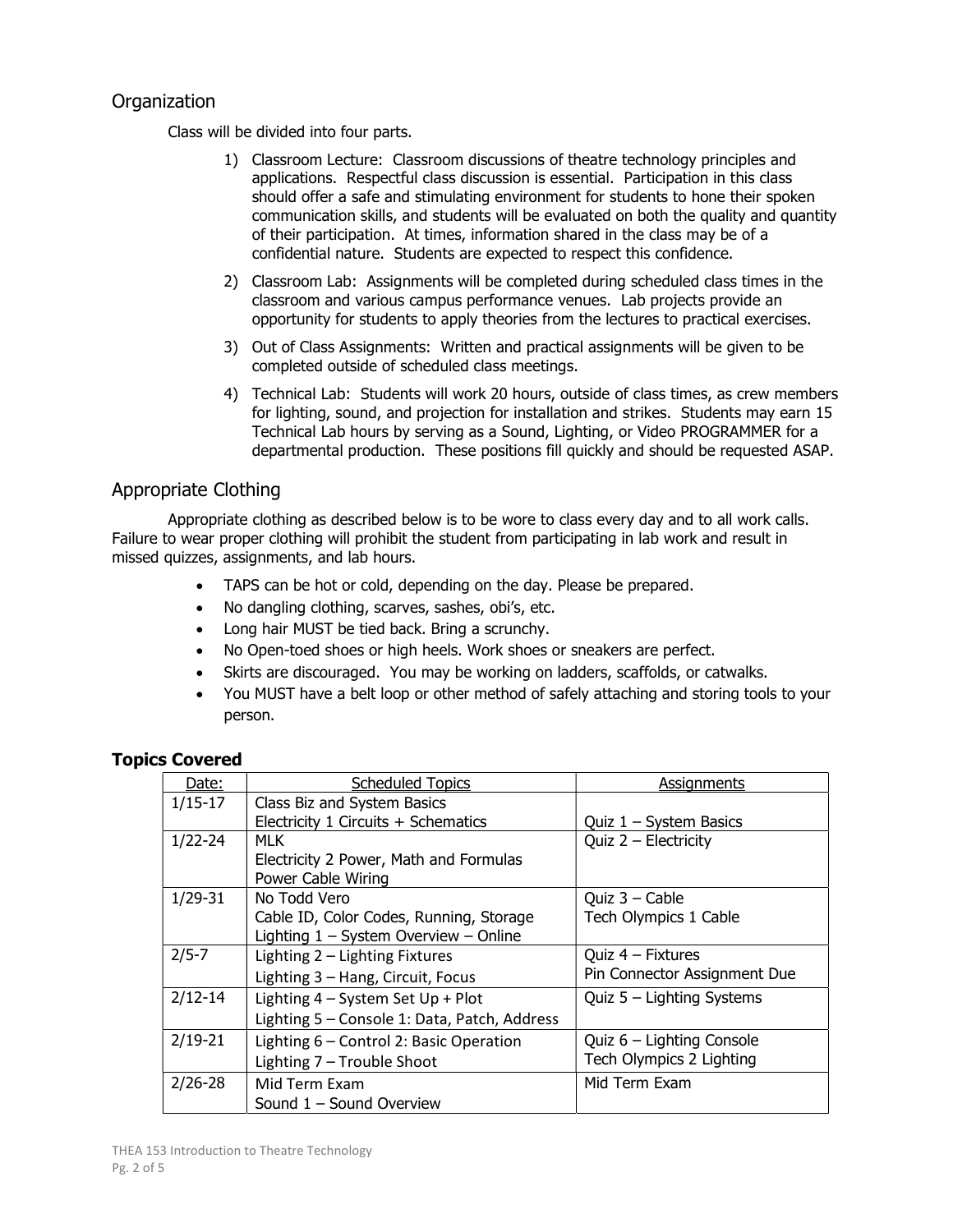| Date:       | <b>Scheduled Topics</b>                   | Assignments                  |
|-------------|-------------------------------------------|------------------------------|
| $3/5 - 7$   | Sound 2 - Mic, speaker, cable, Connectors | Quiz 7 - Sound System        |
|             | Sound 3 - System Set Up, Trouble Shooting | <b>Tech Olympics 3 Sound</b> |
| $3/12 - 14$ | <b>Spring Break</b>                       |                              |
| $3/19 - 21$ | Sound 5 - Trouble Shooting                |                              |
|             | Solder School                             |                              |
| $3/26 - 28$ | Sound $6 -$ Mixer 1                       | Quiz 8 - Sound Mixer         |
|             | Sound $7 -$ Mixer 1                       |                              |
| $4/2 - 4$   | Q-Lab $1$ – Introduction                  | Solder Project Due           |
|             | $Q$ -Lab $2$ – Programming                | Quiz $9 -$ QLab Basics       |
| $4/9 - 11$  | Video 1 - System Overview                 | Quiz 10 - Video System       |
|             | Video 2 - Equipment                       | <b>QLab Project Due</b>      |
| $4/1 - 18$  | Video $3 - Q$ Lab                         | Tech Olympics 4 Video        |
|             | Video $4$ – Trouble Shooting              |                              |
| $4/23 - 25$ | <b>Final Project Presentations</b>        |                              |
| 4/30        | <b>Practical Final Exam</b>               |                              |
| 5/711a      | Final Exam                                | Final Exam                   |

Class schedule and topics are subject to change at the discretion of the instructor

#### Lab Hours

 Technical lab hours are available F 2p-6p. You should let me know at least a few hours in advance of attending scheduled work hours so I might let you know where we are working any given afternoon. Evening and weekend hours are available for the programming and strike for each production. Below is a list of opportunities and I will strive to keep you apprised of other opportunities throughout the semester.

Guidelines for Lab Hours

- Arrive on time and ready to work.
- Wear appropriate clothing.
- You Must be available for at least 2 consecutive hours to sign up for a work call.

| Date          | Times    | Location                 | <b>Tasks</b>               | Crew Needed |
|---------------|----------|--------------------------|----------------------------|-------------|
| $1/20-1/28$   | tba      | Edwards Black Box        | Program She Kills Monsters |             |
| $2/9$ Sat     | 9p-Mid   | <b>Edwards Black Box</b> | Strike She Kills Monsters  | 3           |
| 2/10 Sun      | $10a-6p$ | <b>Edwards Black Box</b> | Strike She Kills Monsters  | 5           |
| $2/10 - 2/18$ | tba      | Wheelwright              | Program Steel Pier         |             |
| $3/2$ Sat     | 9p-Mid   | Wheelwright              | Strike Steel Pier          | 4           |
| $3/3$ Sun     | $10a-6p$ | Wheelwright              | Strike Steel Pier          | 8           |
| $3/31 - 4/8$  | tba      | <b>Edwards Black Box</b> | Program New Brain          |             |
| $4/22$ Sat    | 9p-Mid   | <b>Edwards Black Box</b> | Strike New Brain           |             |
| 4/22 Sun      | $10a-6p$ | Edwards Black Box        | Strike New Brain           |             |

Lab schedule and locations are subject to change at the discretion of the instructor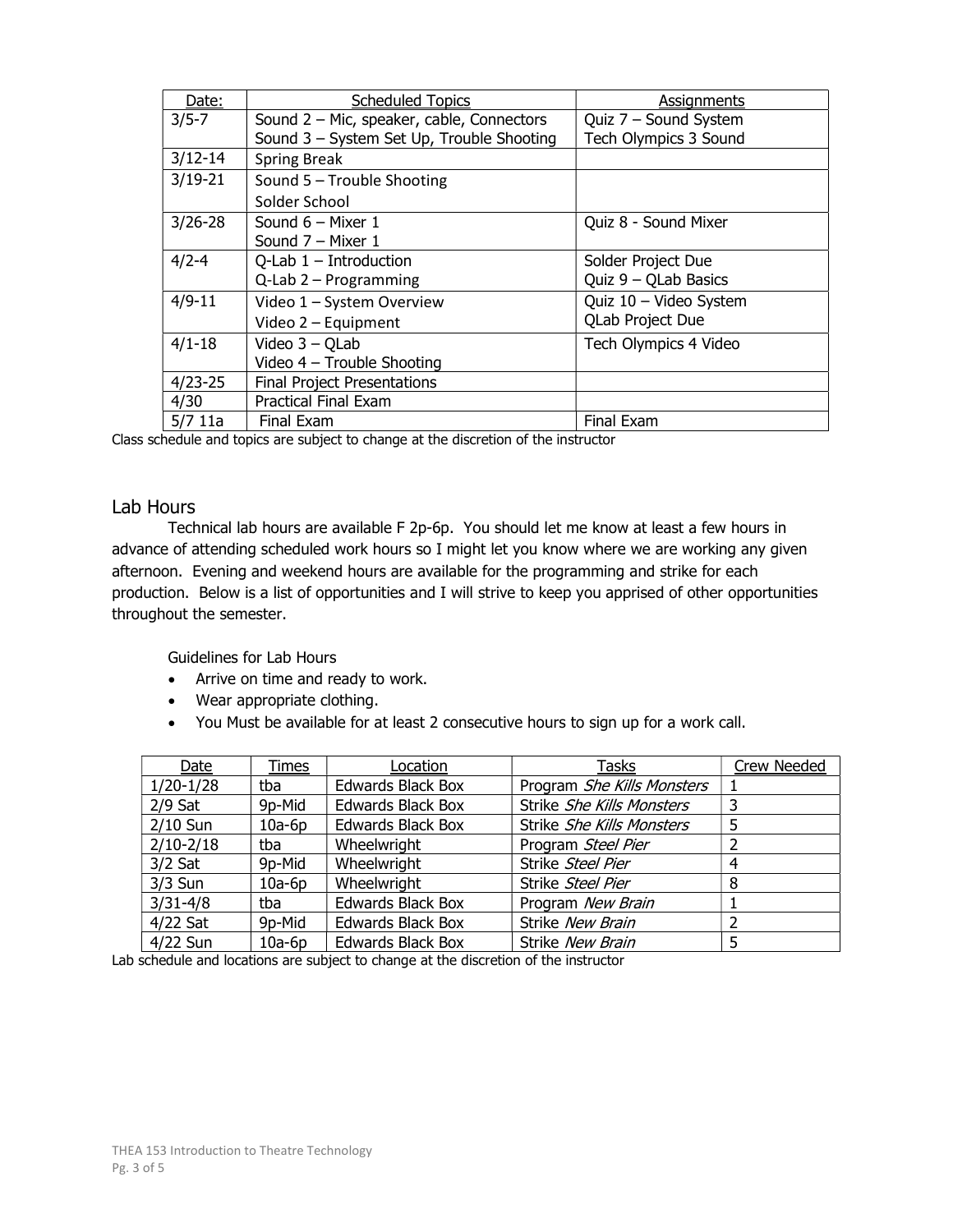#### Policies

#### **Attendance**

Students are expected to attend class and to arrive on time. When conflicts are unavoidable, a student must arrange an excused absence with the instructor 36 hours in advance or provide a signed note from a care provider. Students who miss class are responsible for material covered on that day, for turning in any assignments due that day, and for getting any new assignments. There are no "free" unexcused absences. Excessive lateness will also result in unexcused absences. Three unexcused absences will lower the student's final grade by one letter grade and each subsequent absence will further lower the student's final grade by ½ a letter grade.

#### Conduct/Collaboration/Cheating

This class is a skills class. I expect students to help each other to understand the concepts and ideas expressed in class by working with one another. Each student must submit their own work and will be held accountable to explain the tools and possesses utilized to solve specific tasks.

Please review the "2017-2018 Code of Student Conduct" portion of your Student Handbook.

http://www.coastal.edu/media/studentaffairs/deanofstudents/2015- 2016%20Code%20of%20Student%20Conduct%20WEB.pdf

Students are required to silence alerts on all devices and telephones. Any student disrupting class will be required to leave the classroom.

#### Homework

Assignments for this class consist of primarily of projects or assemblies along with a few written documents. All projects or assemblies must be clearly labeled with the students name. Projects submitted without a name will not be counted. All written documents must be grammatically correct, spelling checked, and formatted neatly.

Students submitting assignments on multiple pages must include their name on each page, and properly secure the work such that it will not become separated or submit it bound or in a folder. Before turning in any assignment, students should proofread for clarity, grammatical errors, and spelling.

Assignments are due at the start of the class on the due date. Late assignments will not be accepted.

Students with circumstances affecting their ability to complete assignments on time should arrange 48 hours in advance of due date/time to be eligible for an extension.